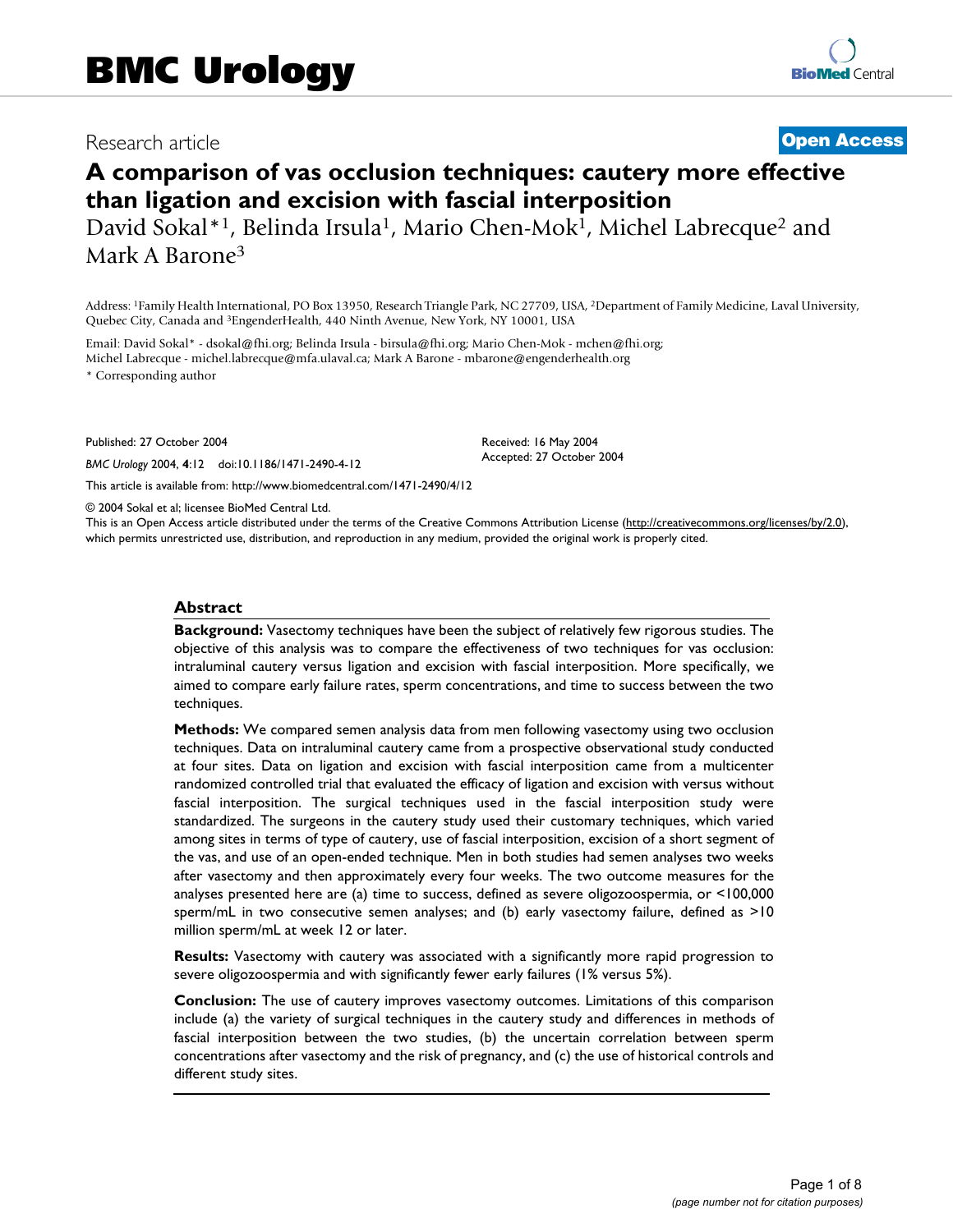# **Background**

Vasectomy techniques have been the subject of relatively few rigorous studies. The Royal College of Obstetricians and Gynecologists [1] noted that more research is needed to compare different methods of vasectomy. Experts have recommended the use of fascial interposition or cautery [1], cautery with clips [2], and cautery with fascial interposition [2,3].

We have shown in a randomized controlled trial that fascial interposition can reduce failure rates by about half when the occlusion method is suture ligation with vas excision [4]. However, the failure rates defined by semen analyses in that study were relatively high, with a failure rate of 5.7% even in the fascial interposition group.

At an experts' meeting organized by Family Health International (FHI) and EngenderHealth in April 2001, experts reviewed data on vas occlusion techniques, including the preliminary pooled results from the randomized controlled trial of fascial interposition mentioned above. Given the apparently high rate of vasectomy failures in that study, the experts recommended that an observational study be done to assess sequential sperm concentrations after vasectomies with cautery to see if there was a qualitative difference between sperm concentrations after vas occlusion by cautery and sperm concentrations after occlusion by ligation and excision. Some participants suggested that if such a study showed a clear difference in the rate of success or the frequency of apparent recanalizations between cautery and ligation and excision with fascial interposition, then this might provide sufficient evidence for service providers to consider switching to the use of a cautery technique [5].

Based on that recommendation, we conducted an observational study of vasectomy by cautery [6] and then conducted this comparative analysis. Even if some researchers decide that additional research is needed, the data from this comparative analysis should provide a strong basis for planning further research. The objectives of the analysis presented here were to compare early failure rates, sperm concentrations, and time to success for vas occlusion by ligation and excision with fascial interposition versus those for vas occlusion by cautery.

# **Methods**

The methods of the fascial interposition and cautery studies have been previously described [4,6]. In brief, the fascial interposition study involved eight sites in seven countries. It was a randomized controlled trial comparing two occlusion techniques: ligation and excision with versus without fascial interposition. All surgeons used the no-scalpel approach to the vas and a standardized occlusion technique. The vas was occluded using two silk sutures, and an approximately 1-cm segment of vas between the ligatures was excised. For the fascial interposition technique, a suture was used to contain the testicular end of the vas inside the fascial sheath; the prostatic end remained outside [4]. The study was halted following a planned interim analysis that demonstrated a clear benefit from the use of fascial interposition [7]. Of 419 men who had fascial interposition in that study, 410 were included in this comparative analysis. Nine men were excluded because of lack of follow-up data.

The cautery study involved four sites in four countries. It was designed to estimate the effectiveness of cautery as currently performed and to describe the trends in sperm counts after vas occlusion by cautery. The surgeons used their customary cautery occlusion techniques, which differed among the sites. At two sites, surgeons used electrocautery without fascial interposition: one with and one without excision of a short segment of the vas. At the other two sites, they used thermal cautery with fascial interposition: one with and one without an open-ended technique and excision of a short segment of the vas. Three sites used the no-scalpel approach to the vas. Graphic depictions of the four methods used have been published [6]. Of 400 men enrolled, 389 are included in this comparative analysis. Eleven men were excluded because of lack of followup data.

# *Follow-up and semen analysis methods*

Both studies included frequent semen analyses, beginning at two weeks after vasectomy. In the fascial interposition study, subsequent semen analyses were conducted every four weeks until a man had provided two consecutive azoospermic specimens, was declared a vasectomy failure, or reached the end of study follow-up at 34 weeks. In the cautery study, after the first sample at two weeks, subsequent semen analyses were conducted at weeks 5, 8, 12, 16, 20, and 24, regardless of semen analysis findings. In both studies, participants were asked to record all ejaculations between semen analyses on a wallet-sized card, which they gave to study personnel at each follow-up visit.

Semen analyses methods for both studies were based on World Health Organization recommendations, but the methods differed somewhat between the two studies. Freshly collected semen was examined in the fascial interposition study, and data were obtained on sperm concentration, motility, and viability. For the cautery study, two of the four sites did not routinely collect fresh specimens, so semen analysis data from those two sites were limited to sperm concentrations. Therefore, for this comparative analysis, we did not consider sperm motility as an outcome measure. In addition, specimens showing azoospermia or very low sperm concentrations were centrifuged in the fascial interposition study but not in the cautery study.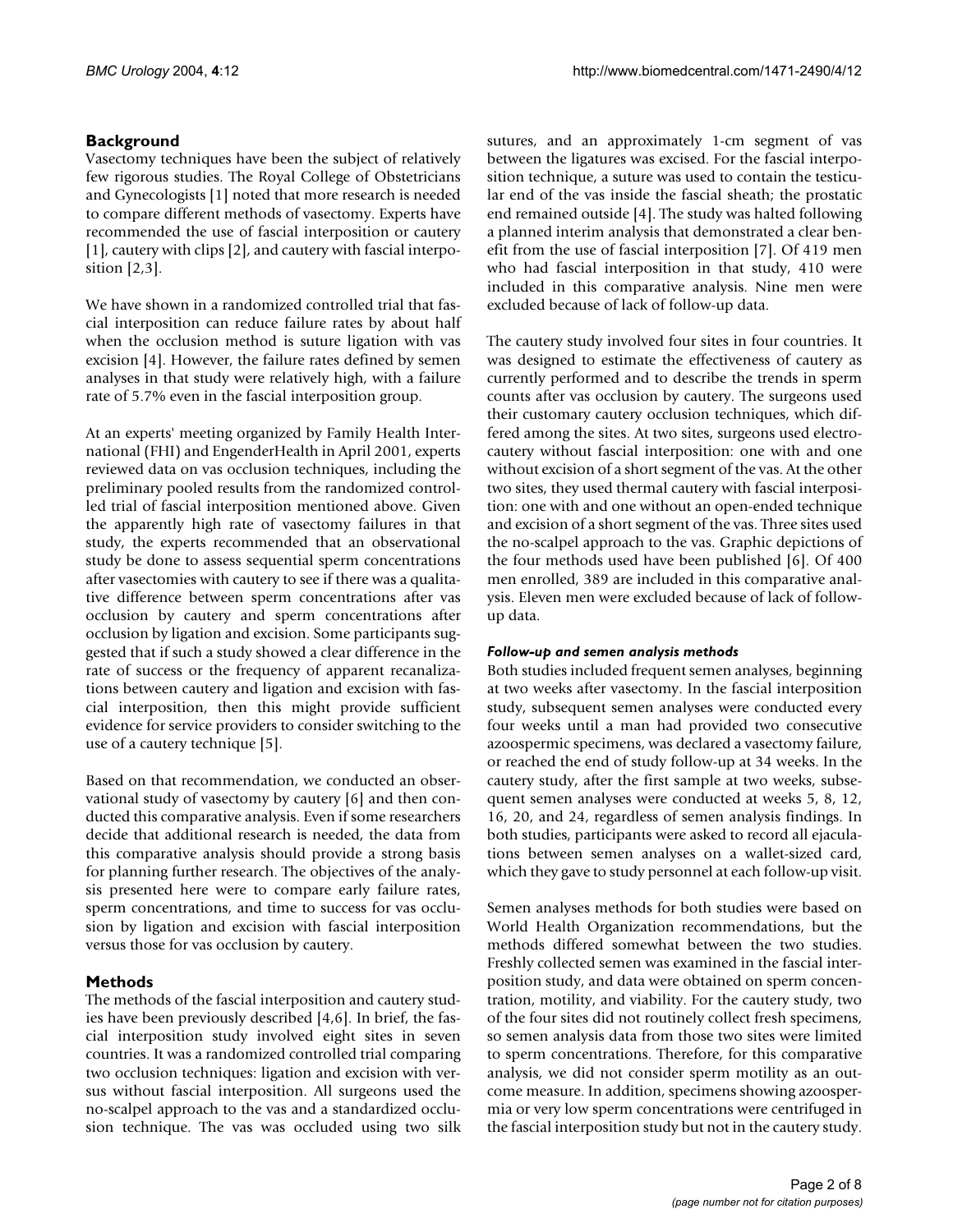During both studies, the laboratories conducted periodic quality-control tests.

#### *Outcome measures*

In both studies, we used frequent semen analyses rather than pregnancy as the vasectomy effectiveness outcome measure, to minimize the risk of pregnancy, sample size, and study duration. Vasectomy success is commonly defined as two azoospermic specimens [2]. However, small numbers of nonmotile sperm may persist for many months in some men. Surgeons' experience [8] and guidelines recently published by the British Andrology Society [9] suggest that low concentrations of nonmotile sperm (<100,000 sperm/mL) are of less concern than higher concentrations. We found in the fascial interposition study [4] that severe oligozoospermia (<100,000 sperm/ mL) was a more robust measure of success than was azoospermia, at least for research purposes. In both studies, men of different ages tended to reach severe oligozoospermia at about the same time, but older men took longer to reach azoospermia than did younger men.

Consequently, we used two definitions for vasectomy success for this comparative analysis. Our primary definition of success was severe oligozoospermia, defined as <100,000 sperm/mL in two consecutive specimens taken at least two weeks apart. Our alternate definition of success was the occurrence of two consecutive azoospermic specimens taken at least two weeks apart, with no subsequent samples showing sperm concentrations of 100,000 sperm/mL or higher. Motility was not considered, for reasons mentioned earlier. The date of success was the date of the first of the two oligozoospermic or azoospermic semen samples.

For early failure, we used a criterion of >10 million sperm/ mL at week 12 or later, regardless of motility. This is an adaptation of Alderman's criteria specifying 5 million motile sperm/mL or more as evidence of "overt failure" [10]. This definition is different from the definitions of failure used by each of the two studies, but it was necessary for a comparative analysis because some sites in the cautery study did not measure sperm motility. Thus, the failure rates reported here may differ slightly from the failure rates reported by each study. In addition, to avoid bias from the two studies' different lengths of follow-up, we included semen analysis data from the fascial interposition study through only 26 weeks of follow-up.

The data collection forms, study monitoring, and laboratory quality-control procedures were similar for both studies, though only one research site was common to both. Both studies were organized and managed by researchers and staff at FHI and EngenderHealth, and both received approval from FHI's institutional review

board and from institutional review boards at the study sites.

# *Statistical methods*

Kaplan-Meier product-limit estimates of the probabilities of severe oligozoospermia, at each scheduled week of follow-up through week 24, and their 95% confidence intervals (CIs) were produced overall, by study group (i.e., fascial interposition and cautery), and by study group and age group (i.e., <35 years and 35 years and older). Peto's standard error [11] was used to compute the 95% CIs. The Kaplan-Meier probabilities were compared between the study groups using a two-sided log-rank test with an alpha of 0.05. Given that the participants in the fascial interposition study had a longer follow-up period than the participants in the cautery study (34 versus 24 weeks), the information on the fascial interposition participants was censored at the 26-week visit for the purpose of this comparative study.

The comparison of failure rates between the two study groups was based on a Fisher exact test with a two-sided alternative hypothesis and an alpha of 0.05. In addition, a logistic model was fit to estimate an age-adjusted odds ratio of the failure rates and its 95% CI.

Unlike in the cautery study, participants in the fascial interposition study were discontinued after azoospermia was confirmed or after vasectomy failure was declared. Therefore, for the purpose of comparing the distribution of the participants in the different sperm concentration categories by week of follow-up, we kept azoospermic cases in the azoospermic category for all follow-up weeks after their discontinuation due to confirmed azoospermia. Similarly, we kept participants with a declared vasectomy failure in the sperm concentration category that they were in at the moment of discontinuation, for all subsequent follow-up weeks.

# **Results**

Detailed results for the two studies have been reported [4,6]. We report here the results of the comparison of the semen analysis data from the two studies.

# *Baseline population data*

Among the baseline population characteristics (Table [1\)](#page-3-0), age distribution was somewhat different between the two studies, with a younger population in the fascial interposition study. Marital status, number of children, use of condoms, and years of education were similar between the two studies.

# *Analysis of early failures*

We found significantly fewer early failures in the cautery study than in the fascial interposition group from the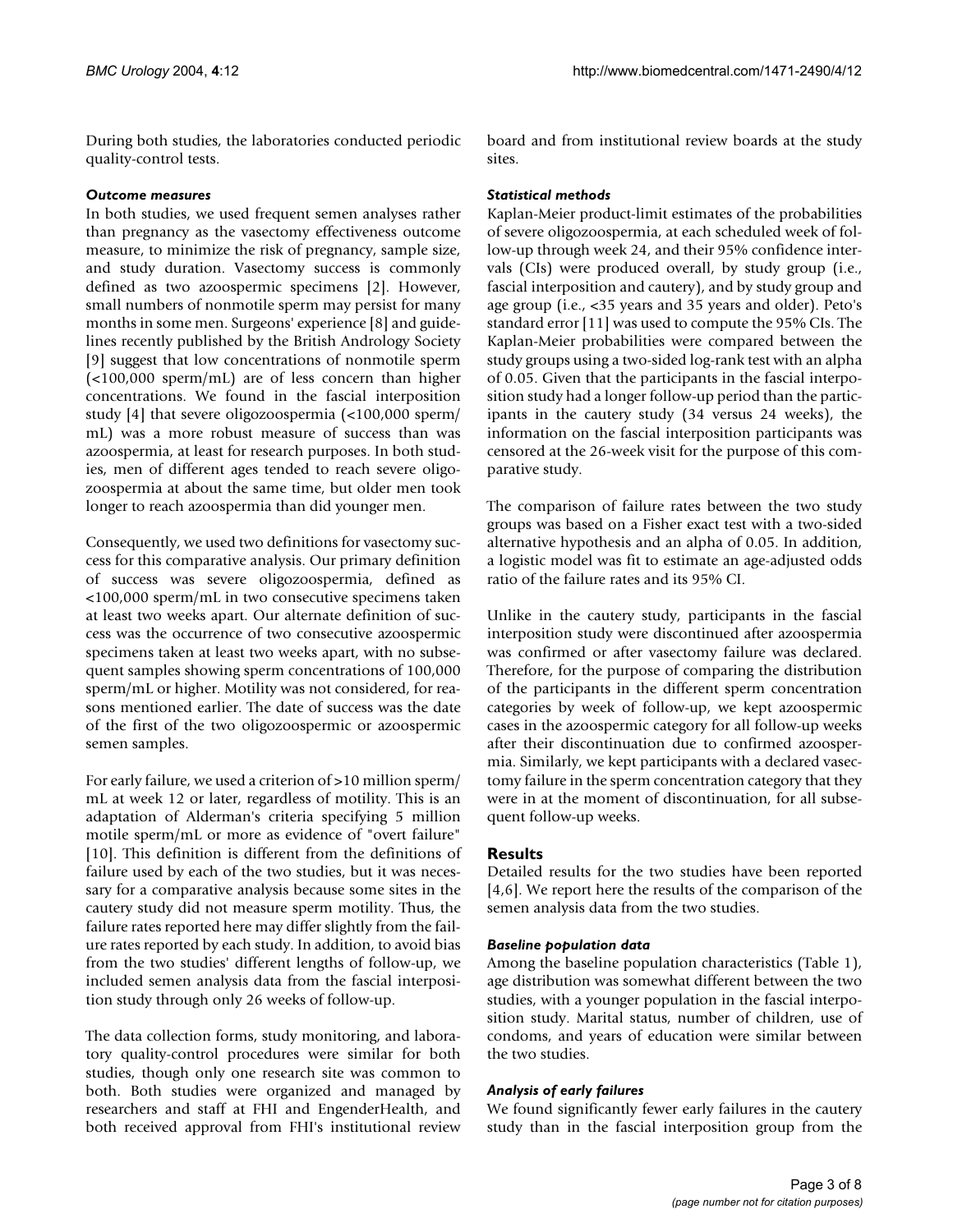| Characteristic                      |             | Ligation and excision with fascial<br>interposition |       | <b>Intraluminal cautery</b> |       |
|-------------------------------------|-------------|-----------------------------------------------------|-------|-----------------------------|-------|
|                                     |             | N                                                   | %     | N                           | %     |
| Total                               |             | 410                                                 | 100.0 | 389                         | 100.0 |
| Age group                           | $30$        | 109                                                 | 26.6  | 39                          | 10.0  |
|                                     | $30 - 34$   | 125                                                 | 30.5  | 115                         | 29.6  |
|                                     | $35 - 39$   | 95                                                  | 23.2  | 2                           | 31.1  |
|                                     | $40+$       | 81                                                  | 19.8  | 114                         | 29.3  |
| <b>Marital status</b>               | Married     | 344                                                 | 83.9  | 276                         | 71.0  |
|                                     | Co-habiting | 52                                                  | 12.7  | 92                          | 23.7  |
|                                     | Single      | 4                                                   | 3.4   | 21                          | 5.4   |
| Number of<br>children               | 0           | 20                                                  | 4.9   | 16                          | 4.1   |
|                                     |             | 22                                                  | 5.4   | 44                          | 11.3  |
|                                     | 2           | 210                                                 | 51.2  | 196                         | 50.4  |
|                                     | $3+$        | 158                                                 | 38.5  | 133                         | 34.2  |
| <b>Prior condom use</b>             | No          | 213                                                 | 52.0  | 178                         | 45.8  |
|                                     | Yes         | 197                                                 | 48.0  | 211                         | 54.2  |
| <b>Years of education</b><br>$\ast$ | Mean (SD)   | 11.0(4.3)                                           |       | 13.1(3.7)                   |       |
|                                     | Median      | $\mathbf{H}$                                        |       | 3                           |       |

<span id="page-3-0"></span>**Table 1: Baseline characteristics by study/vas occlusion technique**

\* One "years of education" value was missing for the fascial interposition group.

randomized controlled trial: 1.0% (4/389) versus 4.9%  $(20/410)$  (p = 0.0014 by the Fisher exact test). The adjusted odds ratio was 4.8 (95% CI, 1.6–14.3), indicating nearly a five-fold higher risk of early failure in the fascial interposition study than in the cautery study. No significant age effect was detected (data not shown).

# *Sperm concentrations*

The distribution of sperm concentrations by week is shown for the two studies (Figure [1](#page-4-0)). The difference in early failures can be appreciated by examining the percentages of men with high sperm concentrations. In the fascial interposition study, the percentage of men with sperm counts of 10 million or more stayed about the same from 6 to 26 weeks. However, in the cautery study, the percentage decreased dramatically from 5 to 8 to 12 weeks. This difference was probably due to recanalizations, which become apparent in the first 6 to 10 weeks after the procedure.

# *Time to success*

Life-table analyses of time to success showed that the participants in the cautery study reached severe oligozoospermia significantly more rapidly than did those in the fascial interposition study ( $p = 0.0049$ ) (Figure [2](#page-5-0)). Ninety-seven percent of the men in the cautery study had reached success by 12 weeks, while only 91% in the fascial interposition study had reached success by 14 weeks. The analyses

of the data stratified by age group showed similar results (data not shown). Using the time to azoospermia outcome, the difference between the two groups was also significant ( $p < 0.0001$ ) (data not shown).

# **Discussion**

The difference in the observed failure rates suggests that vas occlusion techniques that include cautery are significantly more effective than ligation and excision plus fascial interposition, at least based on semen analysis. We believe that most of the failures in the fascial interposition group were due to early recanalizations within the first two to three months after vasectomy (data not shown). Possible explanations for the surprisingly high failure rate among the fascial interposition group have been previously presented and discussed [4].

Recent reports suggest that pregnancy rates may be higher in low-resource settings, where semen analysis is usually not available and where most vasectomies are done by ligation and excision [12,13]. The use of cautery devices may have the potential to reduce failure rates in lowresource settings.

#### *Which cautery technique is best?*

When a ligation and excision technique is used, we have shown that fascial interposition provides an important improvement in effectiveness [4]. The addition of fascial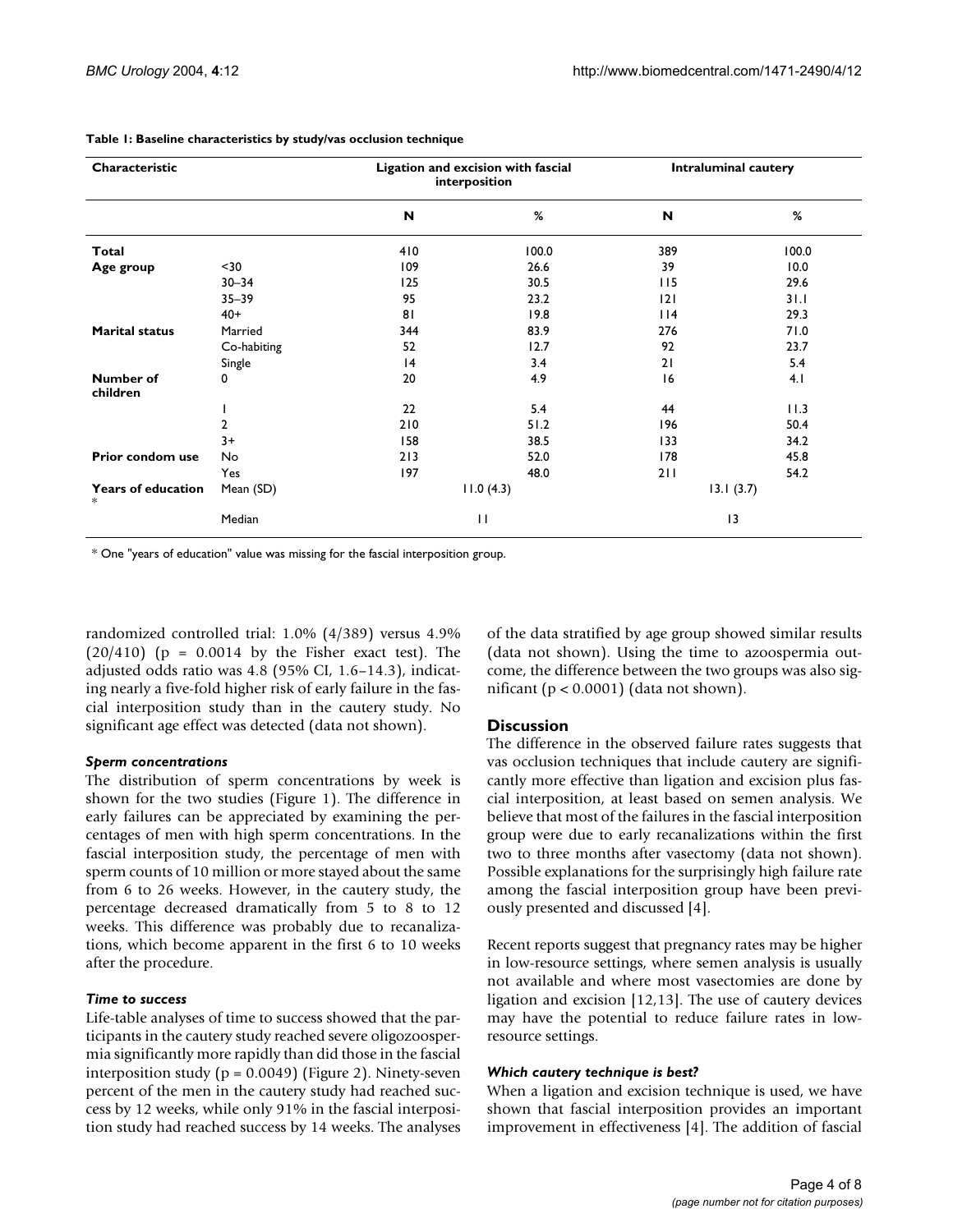<span id="page-4-0"></span>

# **Distribution of sperm concentrations by week after vas oc tion (left) versus cautery (right) Figure 1 clusion by ligation and excision with fascial interposi-**

Distribution of sperm concentrations by week after vas occlusion by ligation and excision with fascial interposition (left) versus cautery (right).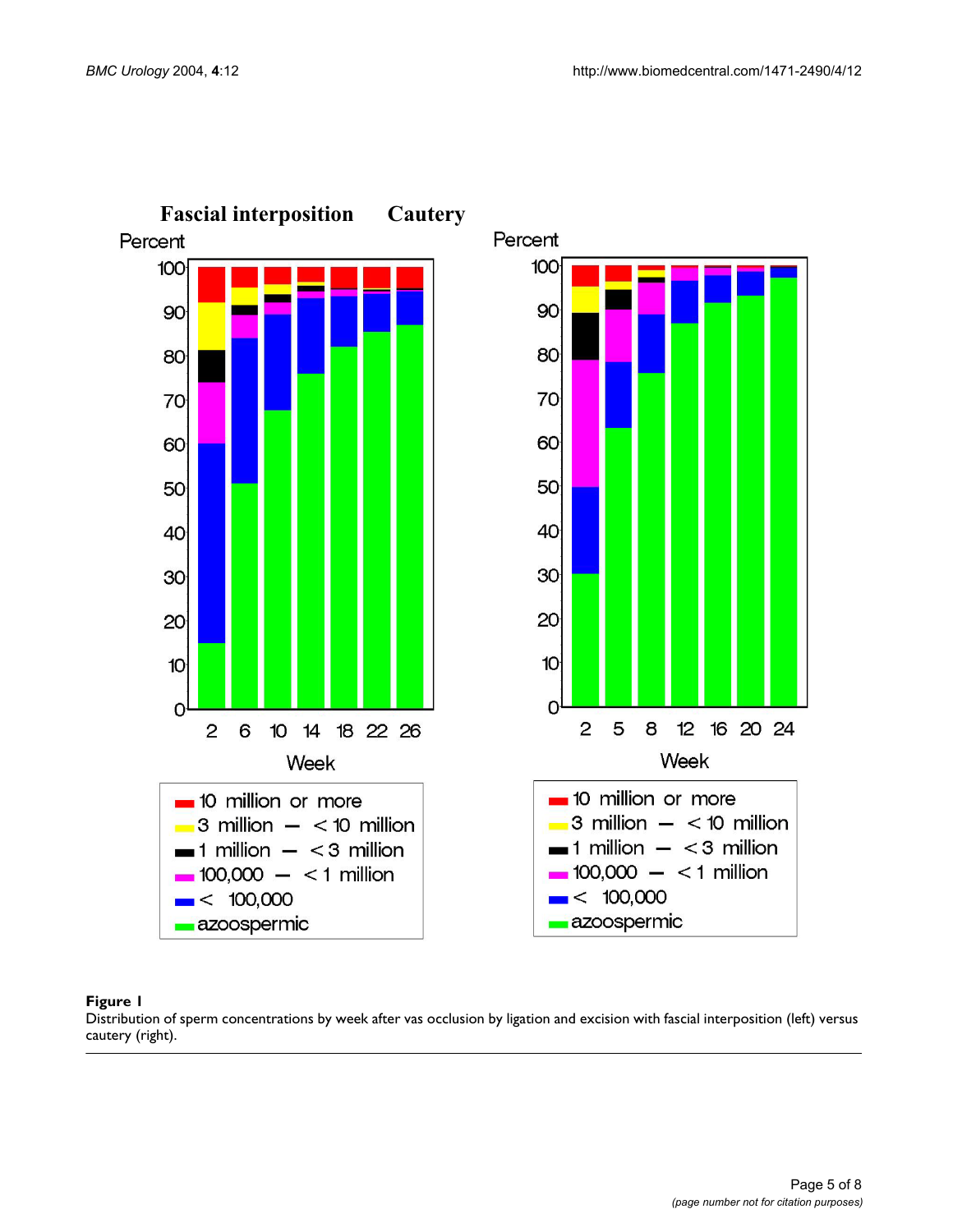<span id="page-5-0"></span>

**position (dashed line) Figure 2 Cumulative probability of vasectomy success by week: vas occlusion by cautery (solid line) versus fascial inter-**

Cumulative probability of vasectomy success by week: vas occlusion by cautery (solid line) versus fascial interposition (dashed line). Success was defined as severe oligozoospermia (i.e., <100,000 sperm/mL).

interposition may be less important when cautery is used as the occlusion method, but this study was not designed to answer that question.

Schmidt was a pioneer in the use of cautery for vasectomy. His preferred technique was thermal cautery of about 5 mm of each end of the vas, combined with fascial interposition and no excision [3]. Two of the sites in the observational cautery study used techniques very similar to Schmidt's technique. The other two sites used electro-cautery without fascial interposition, an approach that has been used for many years at the Elliot-Smith Clinic in Oxford [14] and similar to one used for many years by Marie Stopes clinics with excellent results [15]. Little evidence is available to support one type of cautery over another. Schmidt [16] preferred thermal cautery to electro-cautery based on histological examination of specimens at vaso-vasostomy, and Li [17] found a lower failure rate with thermal cautery than with electro-cautery, but the difference in Li's study was not statistically significant.

The length of the vas segment that is cauterized can vary by the type of cautery. In the United States and Canada, marketed thermal cautery "vasectomy tips" have a functional length of about 0.8 cm, so it would be difficult to cauterize more than 1 cm of each end. The cautery tip of the Sturgeon cautery device used by Schmidt was 0.5 cm long. However, the tips available for electro-cautery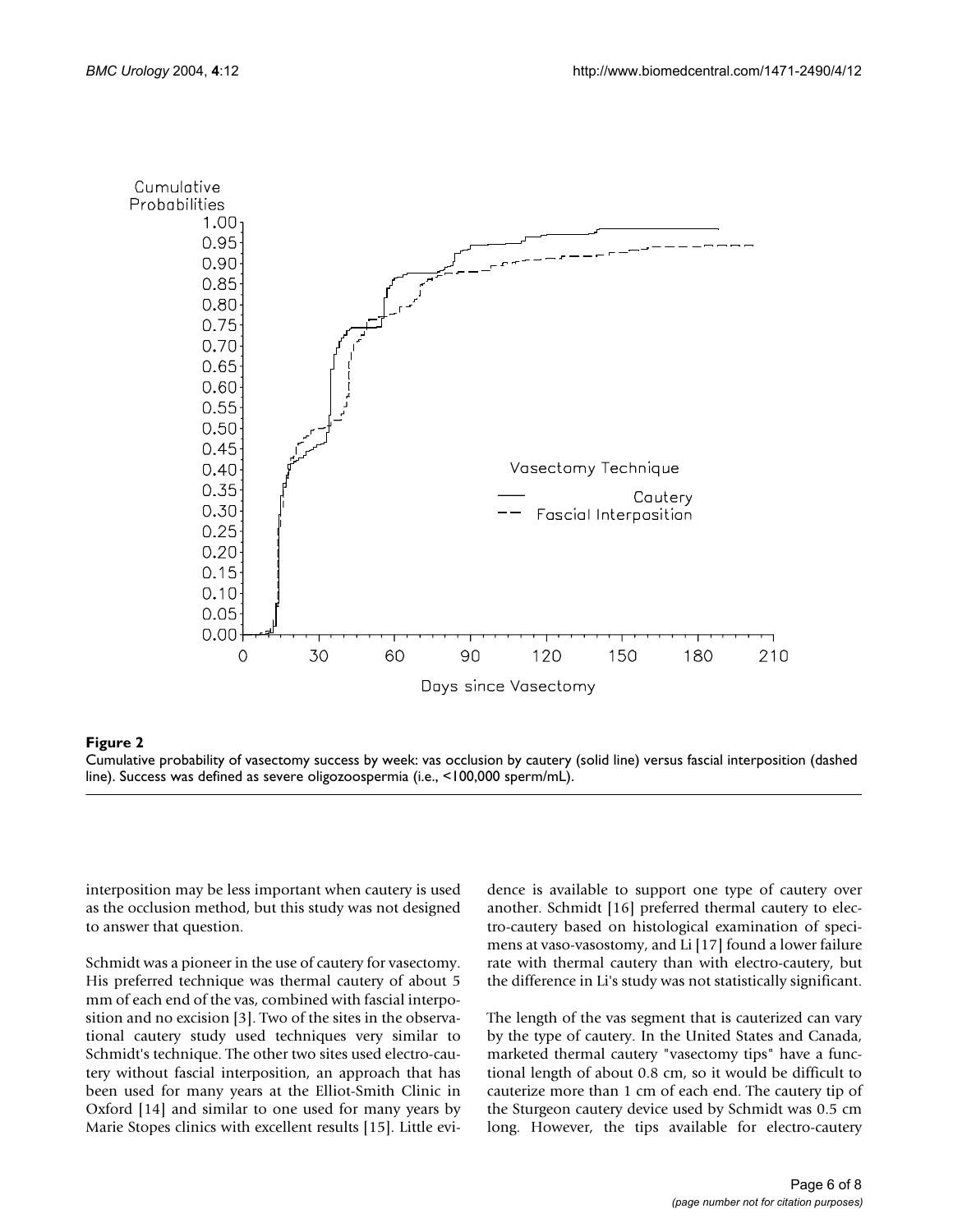devices are much longer, which could permit cauterization of longer segments of the vas and potentially cause more difficulty in the event of a request for reversal.

Since several reports suggest that the combination of thermal cautery plus fascial interposition is one of the most effective methods available [18], this procedure can be recommended with few reservations. However, there is at least one other reason to consider the inclusion of fascial interposition in the vasectomy procedure, especially in low-resource settings. If providers in low-resource settings adopted a cautery technique, cautery instruments could occasionally become unavailable for various reasons. In those cases, a provider might want to be able to perform fascial interposition as part of a ligation and excision procedure.

Schmidt suggested that cautery should not be combined with suture or clip ligation of the vas [3]. He noted that while blood vessels will thrombose after ligation, the vas will remain open. Thus, using a ligature in addition to cautery could reduce the value of cautery by causing necrosis of some or the entire cauterized end, potentially reducing the benefit from cautery. None of the cautery techniques in this study included the use of ligatures or clips on top of a cauterized vas.

# *Study limitations*

Limitations of this comparison include (a) the variety of vas occlusion techniques used in the cautery study and differences in methods of fascial interposition between the two studies, (b) the uncertain correlation between post-vasectomy sperm concentrations and the risk of pregnancy, (c) the lack of sperm motility data and centrifugation for the cautery study, and (d) the use of different study sites and surgeons in the two studies. The difference in time to vasectomy success could in part be related to the lack of centrifugation in the cautery study. However, the difference in centrifugation between the two studies would not have affected the detection of early failures, especially since the cautery study gathered semen samples throughout the 24-week follow-up period (i.e., men continued providing semen samples even after they reached azoospermia). Another potential limitation of this comparison was the difference in follow-up schedules between the two studies.

In addition, other factors could have an unknown impact on the comparability of the data. Even though the results are encouraging for the use of cautery in vasectomy, we have to be cautious about making definitive statements based on this nonrandomized comparison.

#### *Future vasectomy research*

Results from this comparative analysis suggest that cautery may be a more robust and less technique-dependent method than is fascial interposition. However, additional research would be useful to directly compare the effectiveness of the following standardized techniques in a randomized controlled trial: cautery without fascial interposition, cautery with fascial interposition, and ligation and excision with fascial interposition. Additional research would also be of interest to compare an openended procedure with a closed-end procedure. Several investigators have suggested that leaving the testicular end open reduces post-vasectomy pain, but no randomized controlled trials have examined this issue [1,18].

# **Conclusions**

We compared data from two prospective multicenter studies conducted using similar methodologies. We found that the use of cautery as part of the vasectomy procedure significantly reduced vasectomy failure rates compared with ligation and excision plus fascial interposition as part of the procedure. It is unclear from our results and those of others whether fascial interposition used with cautery improves vasectomy success rates when compared with cautery alone.

#### **Competing interests**

The authors declare that they have no competing interests.

#### **Authors' contributions**

DS participated in the conception, design and analysis of the study, and drafted the manuscript. BI participated in the conception, design, and analysis of the study, and was primarily responsible for managing the study implementation. MC participated in the design of the study and was primarily responsible for the statistical analysis. ML participated in the conception, design and analysis of the study. MB participated in the conception, design, management and analysis. All authors reviewed and approved the final manuscript.

#### **Acknowledgements**

The authors would like to thank the clinical investigators and study coordinators for the two studies whose work formed the basis of this comparison. Partial support for this work was provided by FHI with funds from the U.S. Agency for International Development (USAID) Cooperative Agreement # CCP-A-00-95-00022-02, and by EngenderHealth with funds from the USAID Cooperative Agreement # HRN-A-00-98-00042-00, although the views expressed in this article do not necessarily reflect those of FHI, EngenderHealth, or USAID.

#### **References**

- 1. Royal College of Obstetricians & Gynecologists: *Male and Female Sterilization, Evidence-based Clinical Guideline No. 4* London: RCOG Press; 2004.
- 2. Goldstein M: **Surgical management of male infertility and other scrotal disorders.** In In *Campbell's Urology* 8th edition. Edited